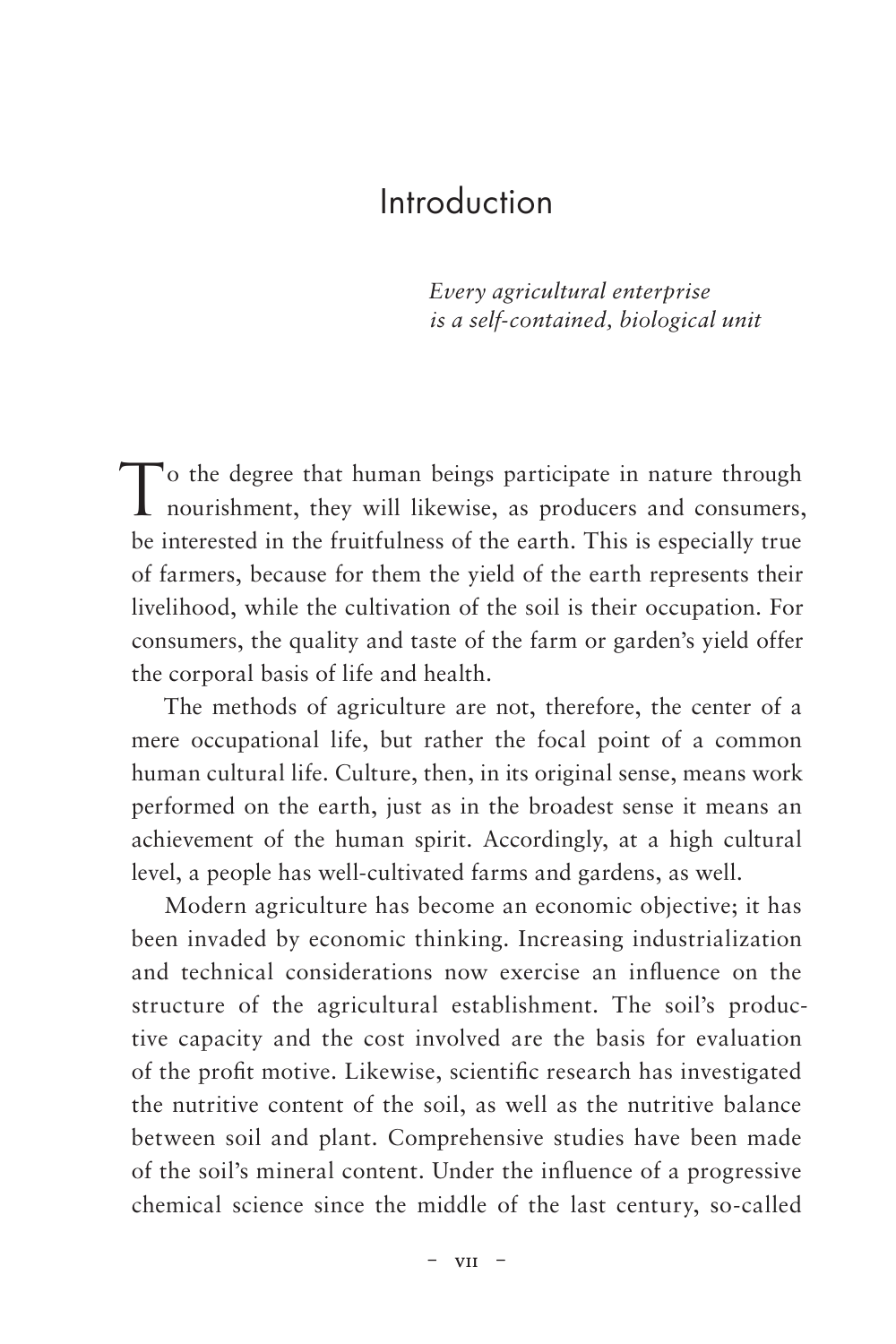rational farmers have been forced increasingly to assume the role of small manufacturers, whose means of production are the soil, their farming implements and tools, and the growth characteristics of certain plants.

Just as the usefulness of a motor can be calculated, similarly the usefulness of agriculture is calculable. Agriculture, however, is far less amenable to quantification. A great deal of effort must be expended to obtain even a modest return. When economic depressions occur in world commerce, this return is even smaller—that is, the agricultural "production machine" pays poorly. If the production of an industrial machine does not pay, the manufacturer shuts down; the means of production are sold, converted to other use, or liquidated entirely.

Because of such limitations of modern industrial economy, its mechanistic ways of thinking cannot be applied to agriculture. A single abandoned farm in a well-cultivated region means widespread damage to the environment—for example, the spread of weed seeds by the wind and a change in soil quality. The presence of many such farms together in the same area can lead to the devastation of a whole district and to natural catastrophes. Examples of this sort are known; in ancient times, Mesopotamia and, more recently, dust storms in the U.S. In matters of technique, we are dealing with a preponderance of inorganic material, for which the calculability and individual factors are clearly definable. Agriculture, however, deals with the conditions of life. The growth, health, and disease of plants and animals, as well as restoration of the soil, are continuously variable factors whose individual levels of importance are interdependent and unite into *a higher unity, or a complete whole as an organism*.

The technological process of production takes raw materials and manufactures them into finished products. The production machine between these two conditions alters very little, except through the wear and tear to which it is subjected. Agriculture receives fertilizer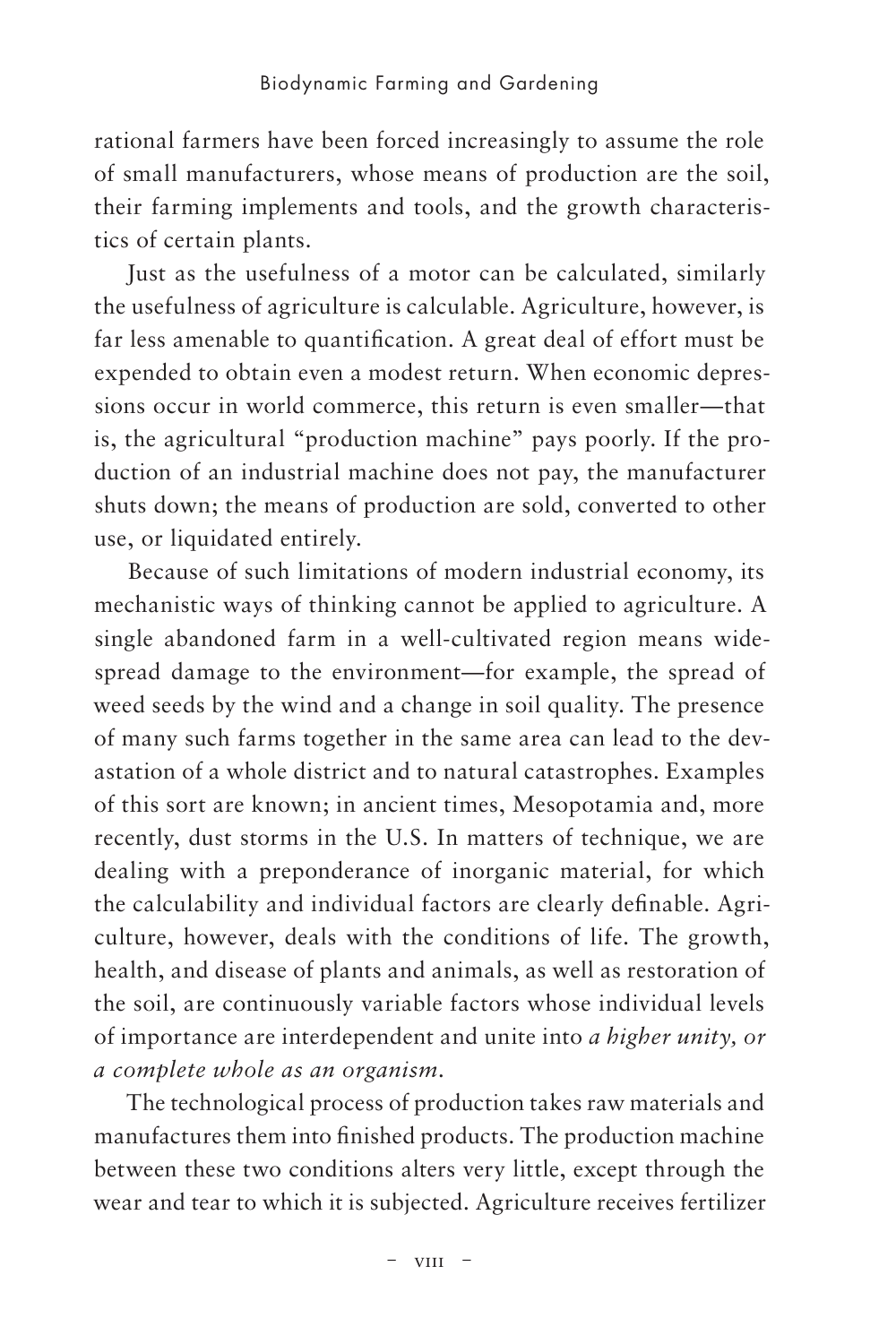## *Introduction*

and seed as "raw materials" and delivers vegetables, grains, beets, and other produce as the "finished articles." The life process occurs between those two factors. Economic thinking in agriculture cannot be justified unless it includes the life process in its calculations. If biological unity of the agricultural enterprise becomes the basis of calculation, then the following statement will apply: *Whatever is biologically correct is also the most economically profitable*. Three fundamental characteristics become clear in every life phenomenon:

The *first* is the fact that life (if the corresponding conditions are at all prevalent) always wants to create growth and increase. Unlimited exuberance of growth is an unrestrained expression of life.

The *second* characteristic points to an inner condition of strain for wherever life and building-up exists, deterioration, breakdown, decay, and death are also present. One contains the other within itself—indeed, presupposes it. Goethe beautifully expressed this reciprocal relationship in his essay on Nature: *"Life is Nature's most beautiful discovery, and Death is her artifice for obtaining abundant life."* This condition of strain between two processes is often called "equilibrium." This does not mean a stable, fixed mechanical equilibrium, but an extremely active, mobile state. This state can be better described in the sense of Hippocrates and Heraclitus as *eucrasia—*the right mixture. Thus, it means active occurrences, whose final result is "life." All of the factors that participate in the creation of a phenomenon of life stand in a certain equalizing relationship to one another. Thus, it is not merely a matter of the inner characteristics of an individual living being, but one of the influence of the whole surrounding world. This can never be overestimated. When the harmony is disturbed, this expresses itself in a continuous dislocation of all the conditions of life.

The *third* fundamental characteristic can be outlined somewhat with the following: *The whole is not the mere sum of all its parts, but a harmonic unity of a higher order that, as organic being—as an organism with laws of a higher order—lifts the world of the*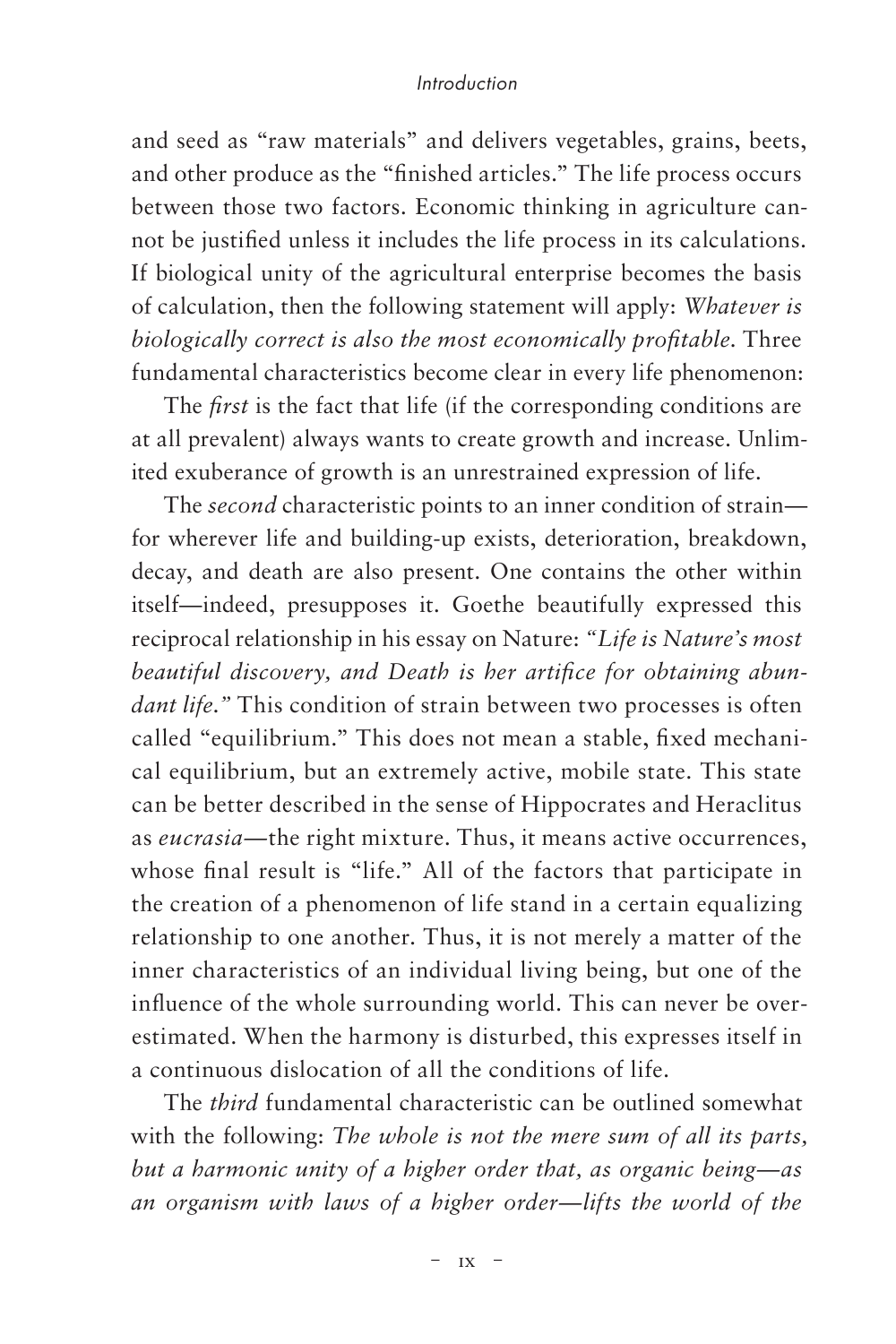*physiochemical inorganic to the world of the organic and living*. Expressed consciously for the first time by Goethe, today this truth increasingly affects all of our biological thinking. Through this, we learn not only that any person, animal, or plant is an organism, but also that the cohabitation of plant world and earth, of plant with plant in certain groupings, of plant with animal and human, likewise forms itself into an organic unity. Indeed, the entire development of the "living space," let's say, of a people or a continent, is fashioned according to the same fundamental laws of "the will to evolve," or "the proper interaction of all factors," and "the organic unity of a higher order." *The disturbance of one factor means the disturbance of the whole system*. Since we are then dealing with a changeable, unstable, strained condition, an insignificant disturbance might, in due time, lead to serious consequences.

These three fundamental characteristics of life point to one result—the inner efficiency of the organism. In technological terms, we speak of a "safety factor" or a "modulus of elasticity." A steel rod breaks under a certain stress or loses its elasticity under a certain tension. Every material has a specific factor of safety that cannot be exceeded without causing structural damage. Today, we hear much about the use of technology in life for example, the increased use of technology in agriculture. This is conceived as increased efficiency through the use of machines as means of increased production and such. All of this, however, advances only to a certain limit—namely, the biological efficiency of a given natural foundation.

The purpose of the following chapters is to show how biological unity of these agricultural efforts can be attained. Here, the author relies on many years of experience. The practical insight that comes from the management of one's own farm, as well as from the contact with the management of farms in nearly all the countries of Europe, represents the basis of one's experience. This has been broadened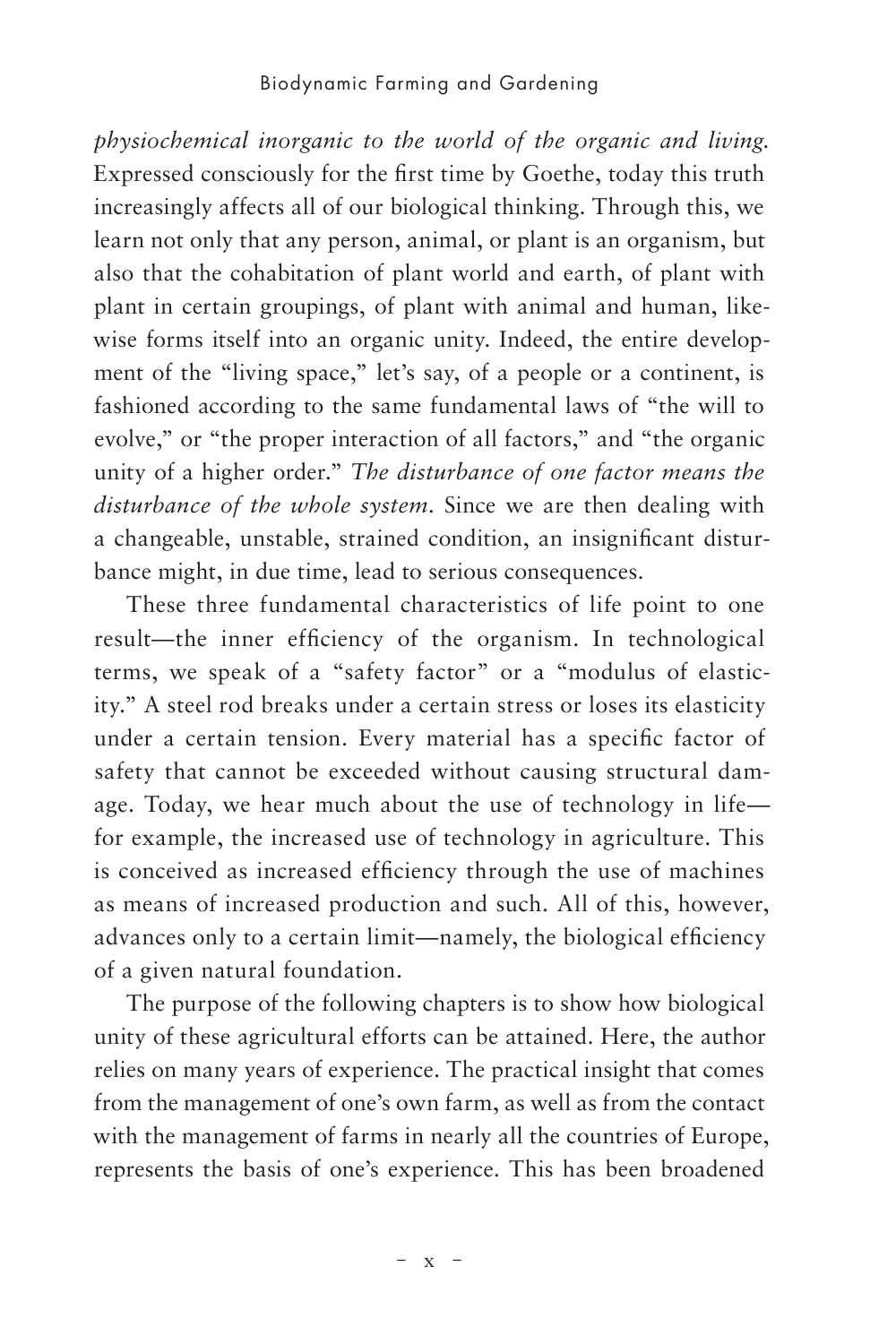## *Introduction*

by journeys to North America, North Africa, and Anatolia for the purpose of observation and study.

This is how I reached a comprehensive understanding of the possibilities of the so-called biodynamic agricultural method. The originator of this method, Rudolf Steiner, provides the basis for this book. To him, first, our thanks are due, as well as to all those who, in the past 12 years, took up the impulse given by Steiner and who, in fact, have realized it in practice, whether as farmers, gardeners, foresters, or scientific researchers; their number already exceeds a thousand. Their experiences were collected by means of testimonials and the exchange of opinions.

In various sections of this book, measures for practical means of carrying out these methods—including the treatment of manure, healthy farm management, and so on—are treated in minute detail.

In conclusion, the author would like to express a more general human view. He is convinced that the cleverest methods of technology and chemistry alone do not suffice to make good farmers, even when they have mastered them well. It is a peculiarity of the farming vocation to deal with "living matter." Our entire inner attitude has to take this fact into consideration. Technology and our attitudes must be brought into harmony before improvement seems possible. I am aware of the fact that this statement will often be set aside as impractical or impertinent to the problems of Western countries; idealism doesn't not pay the bills. Although life, health, and lack of health can be expressed numerically, they are far from being something one can buy and sell. We must bear in mind the fact that we have here a creative task to perform. First, however, to create something new requires a building plan; we must have the idea for this if we don't want to be taught by the damage that arises from uncontrolled empiricism.

The reader will find references to certain "preparations"—numbers 500 to 508—that are an essential of biodynamic farming and have become known to farmers by these numbers. Certain of these